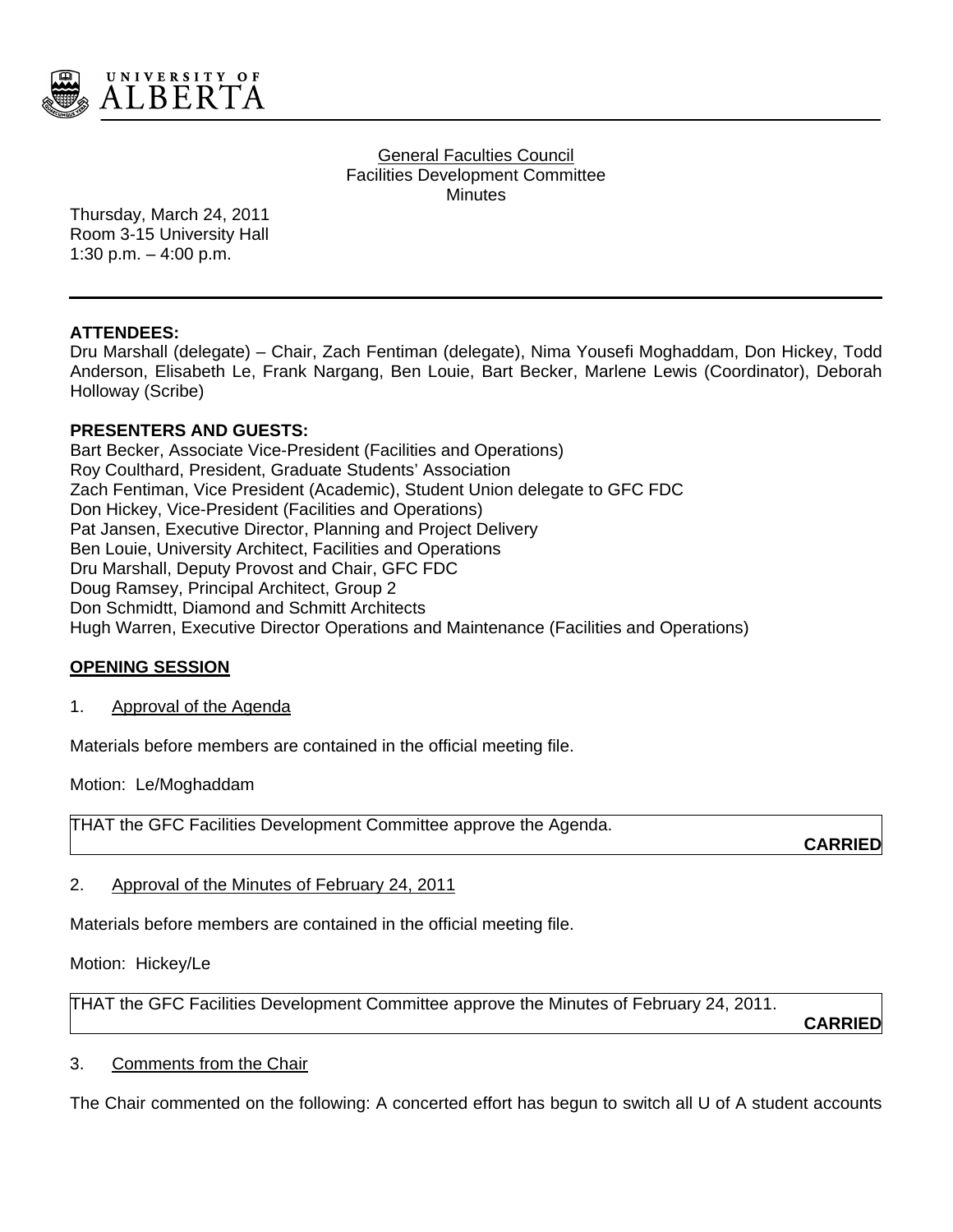that use central email over to Gmail. Starting in April, AICT will be contacting units to discuss unit needs and to schedule an appropriate time to move members of the unit onto Gmail; The Marketing and Communications office has announced the launch of a new set of resources for units across the University. These resources include a toolkit of web-based resources, a refreshed University of Alberta logo online and removal of hosting costs for the university enterprise content management system; The Board of Governors has re-appointed Dr. Lorne Babiuk as Vice-President (Research), effective July 1, 2012 for a second five-year term.

# **ACTION ITEMS**

#### 4. Physical Activity and Wellness Centre (PAW) – Schematic Design Report

Materials before members are contained in the official meeting file.

*Presenters:* Roy Coulthard, President, Graduate Students' Association; Zach Fentiman, Vice President (Academic), Student Union delegate to GFC FDC; Ben Louie, University Architect, Facilities and Operations; and Doug Ramsey, Principal Architect, Group 2

*Purpose of the Proposal:* To approve the Physical Activity and Wellness Centre – Schematic Design Report which reconciles the delivery of the services and programs as outlined in the approved Functional Master Plan Report.

#### *Discussion:*

Mr Louie and Mr Becker introduced the item noting that the Schematic Design Report provides an overview of the process used to establish and validate stakeholder needs. The enhanced space is environmentally friendly, focuses on all dimensions of wellness and has a minimized carbon footprint to incorporate sustainable design principles within the University context.

With the aid of a power point presentation, Mr Louie provided the following information and points: the Report reconciles the program requirements identified within the Functional Master Plan and balances the need for new and renewed infrastructure; the Program Summary chart outlines the November 10, 2010 area requirements, the March 11, 2011 schematic design area requirements and the variance between the two, including the addition of service space area and backfill area; LEED® strategies for sustainability include natural light, Use of natural, recycled and low-emitting healthy materials, Integration of high-albedo roofing materials, efficient shading and glazing, sensor and low voltage switching for interior lighting, "Dark Sky Compliant" exterior lighting, use of high fly ash content in concrete; maximization of recycled content in structural steel.

During the ensuing discussion, the presenters addressed comments and questions expressed by members concerning the following matters: the parking area for the Steadward Centre will be repurposed for DATS traffic and service vehicles, fitness machines will be in the mezzanine level, offices will be re-deployed and not lost, the size of the gymnasium will not change, some studios will be sound-attenuated and the space between rooms will be sound-isolated; racquetball courts will be repurposed, the number of squash courts will decrease but will be built to regulation size, the concourse will be large enough for food vendors, the level of LEED certification is researched carefully and the University chooses the plans to deliver a sound building.

### Motion: Hickey/Nargang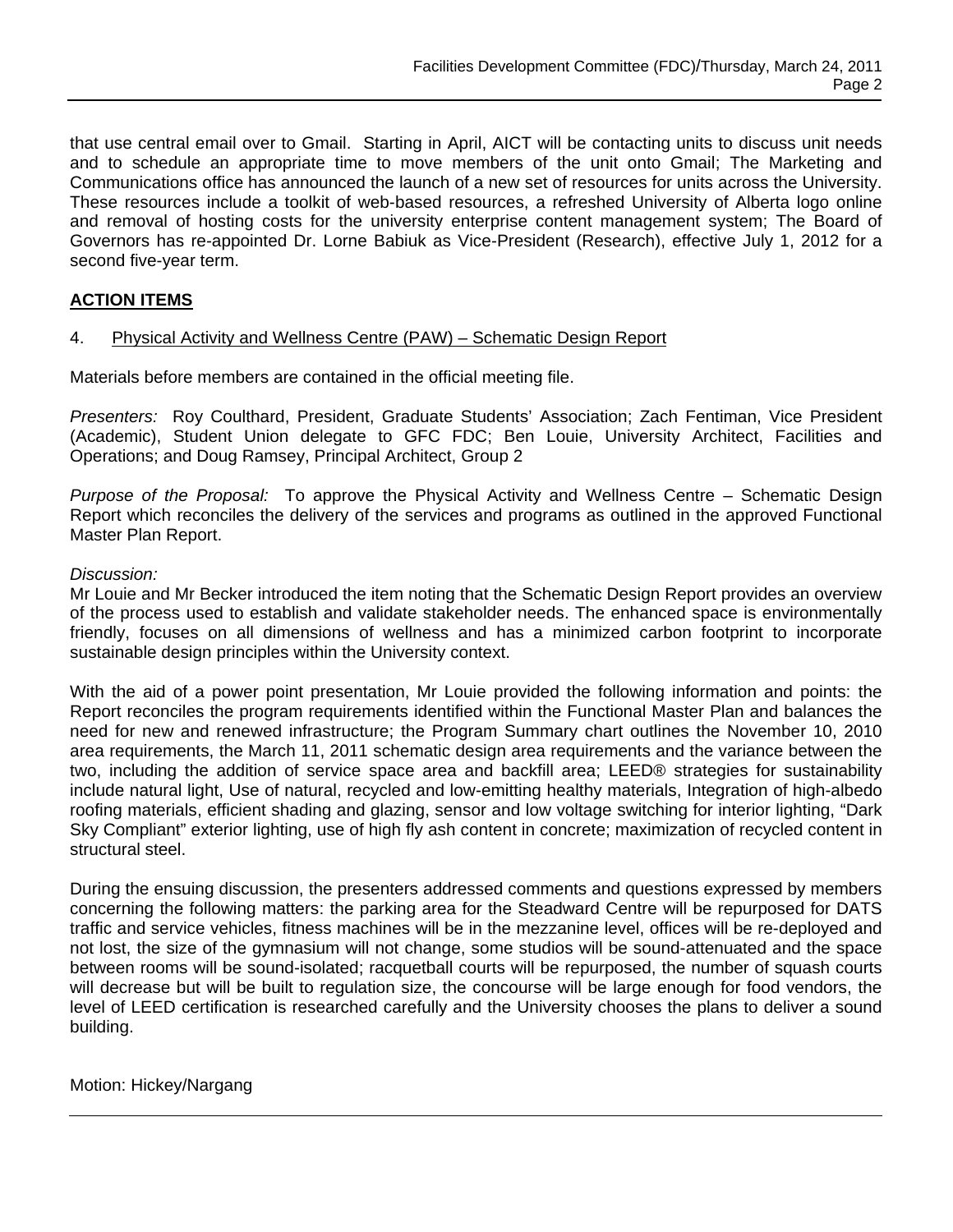THAT the GFC Facilities Development Committee approve, on delegated authority from General Faculties Council, and on the recommendation of Planning and Project Delivery, the proposed Physical Activity and Wellness Centre (PAW) Schematic Design Report as the basis for further design development.

**CARRIED**

# **DISCUSSION ITEMS**

### 5. Dentistry-Pharmacy Building Re-Development

Materials before members are contained in the official meeting file.

*Presenters:* Ben Louie, University Architect, Facilities and Operations; Don Schmidtt, Diamond and Schmitt Architects; and Hugh Warren, Executive Director Operations and Maintenance (Facilities and Operations)

*Purpose of the Proposal:* The Dentistry-Pharmacy Building Re-Development report has been prepared in anticipation of the programming and functional renewal of the Dentistry-Pharmacy Building. Once the construction of the Edmonton Clinic Health Academy (ECHA) and Edmonton Clinic South (ECS) are complete, faculties currently occupying the Dentistry/Pharmacy building will be relocated to their respective new spaces in ECHA/ECS as well as renewed space in the Katz Group Centre for Pharmacy and Health Research and the Medical Sciences Building.

An assessment/concept design report has been completed that identifies the constraints for renewal of the Dentistry/Pharmacy facility. As space within Dentistry/Pharmacy will become available for renewal in 2012, the design phase for renewal will need to commence in the summer of 2011. Programming of recommended occupants will commence and the construction logistics and phasing plan for this type of major renovation will be further developed alongside funding applications.

#### *Discussion:*

Mr Schmidtt and Mr Warren introduced the item noting that the project provides an opportunity for the development of administration/academic space with appropriate support spaces, the repurposing of an existing facility to a higher level of utilization and the reduction in overall institutional Facility Condition Index values (deferred maintenance).

Mr Louie discussed how the process for the Dent/Pharm project differs from previous processes which begin with programming needs and are followed by repurposing the building to those needs. The Dent/Pharm project allows for assessment of the building's infrastructure, opportunities and challenges first with programming coming second. As well, he stressed the importance of a vision to revitalizing the heritage property.

Mr Schmidtt reported that to date, assessment of the property shows that a full range of uses can be accommodated in the space and that some of the existing infrastructure

#### 6. Camrose Performing Arts Centre – Design Development

Materials before members are contained in the official meeting file.

*Presenters:* Pat Jansen, Executive Director, Planning and Project Delivery; and Ben Louie, University Architect, Facilities and Operations